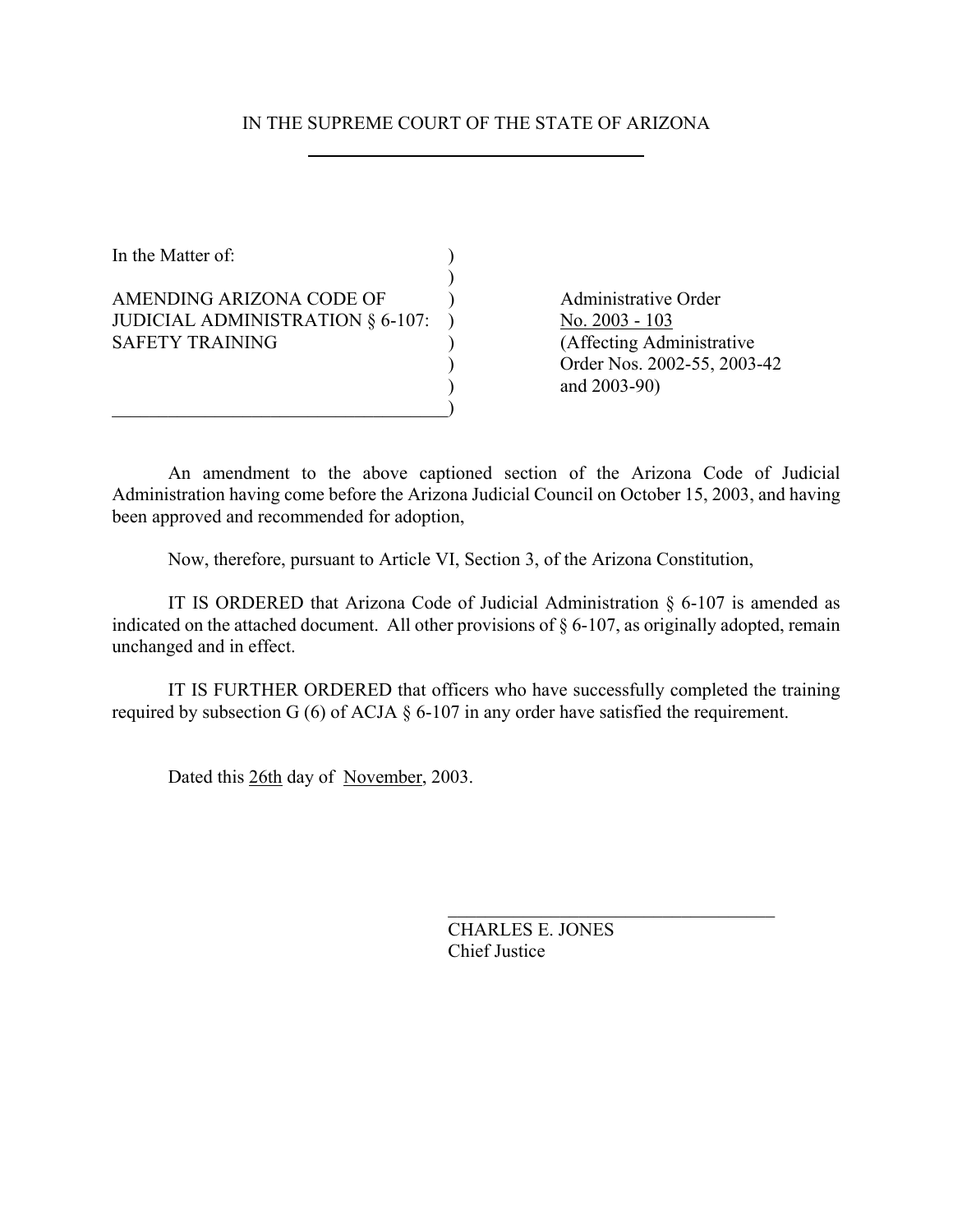## **ARIZONA CODE OF JUDICIAL ADMINISTRATION**

## **Part 6: Probation Chapter 1: General Administration Section 6-107: Safety Training**

(Text to be deleted is shown by strikeout, new text is in CAPS)

Subsection G.6 of § 6-107: Safety Training is amended to read:

## **G. Defensive Tactics Training Academy.**

- 1. All officers in safety sensitive positions and prior to assignment to safety sensitive duties shall and all other officers may:
	- a. Certify, on a form approved by the AOC, that they have no knowledge of any condition that may render them medically or physically unable to participate in any aspect of the defensive tactics training academy.
	- b. Demonstrate, by proficiency testing, competency and understanding of the physical and verbal techniques and tactics presented at the defensive tactics training academy; and
	- c. Successfully complete a remedial course within 60 days for any subject area in which a demonstrated proficiency was not attained.
- 2. Temporary Medical Waiver.
	- a. An officer may apply, at any time, for a temporary medical waiver of attendance at the defensive tactics training academy.
		- (1) An officer shall submit the request to the chief probation officer or director of juvenile court services.
		- (2) The request shall include a statement completed by a licensed physician that indicates the officer has a medical or physical condition that temporarily impairs the officer's ability to participate in the defensive tactics training academy.
	- b. Departments shall reschedule an officer for the defensive tactics training academy upon receiving written medical clearance that indicates the officer's temporary condition will no longer impair participation in the academy.
- 3. Accommodations for a Permanent Medical Condition.
	- a. An officer may, at any time, request accommodations for a permanent medical condition that substantially impairs the officer's ability to perform any defensive tactic in the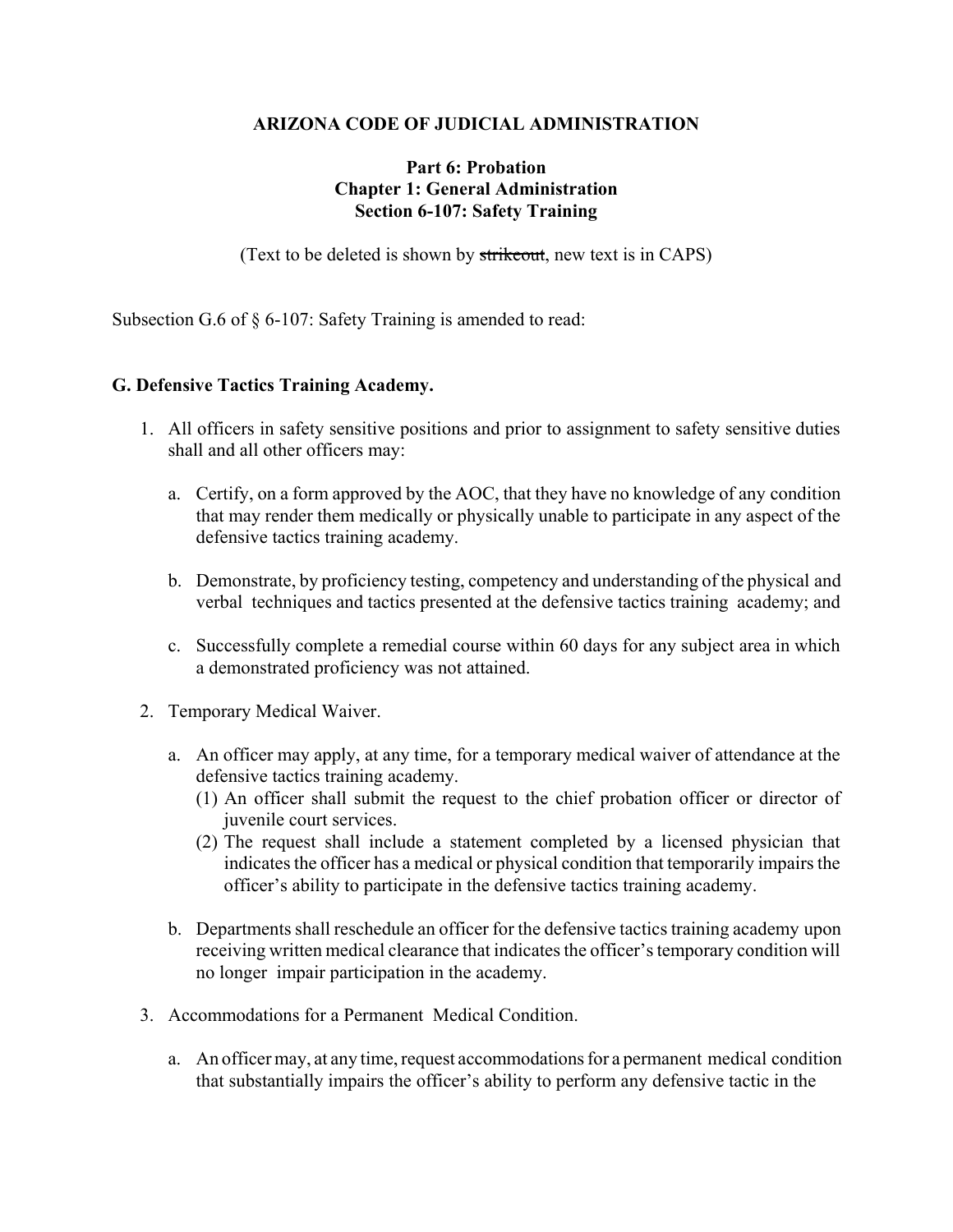conventional manner taught in the training academy. The department or the AOC, for good cause and at any time, may initiate a medical accommodation review.

- b. The department and the AOC shall review the need for accommodation and may consult any additional source of relevant information including, but not limited to;
	- (1) Training staff;
	- (2) The officer's physician; and
	- (3) A licensed physician employed by the department.
- c. If the department and AOC decide an accommodation is medically advisable, practical and warranted, training staff shall make best efforts to design and teach the officer an alternative manner of performing defensive tactic consistent with the minimum requirements of the training and the officer's medical condition in order to enable the officer to successfully complete the defensive tactics training academy.
- 4. The chief probation officer or director of juvenile court services shall review the assignment of an officer who has been granted a temporary medical waiver or accommodation to determine whether the officer can perform the assigned job duties consistent with the safety of the officer, other officers and the public.
- 5. Based upon the review of assignment, the chief probation officer or director of juvenile court services shall take action consistent with ACJA, section 6-106: Personnel Practices (J)(2)(d).
- 6. The chief probation officer or director of juvenile court services shall ensure that an officer attends and successfully completes the following training in the order listed:
	- a. A new probation officer shall attend and successfully complete the probation certification academy;
	- b. A new intensive surveillance officer shall attend the intensive probation institute; and
	- c. The COPE approved defensive tactics safety training academy.
- 7. Only AOC approved defensive tactics instructors (DTI) shall instruct at defensive tactics training academies.
- 8. The DTI shall:
	- a. Only use curriculum approved by COPE; and
	- b. Prepare and submit a quarterly training report to the chief probation officer or director of juvenile court services and AOC, on a form approved by AOC.
- 9. The defensive tactics training academy shall include the following topics: